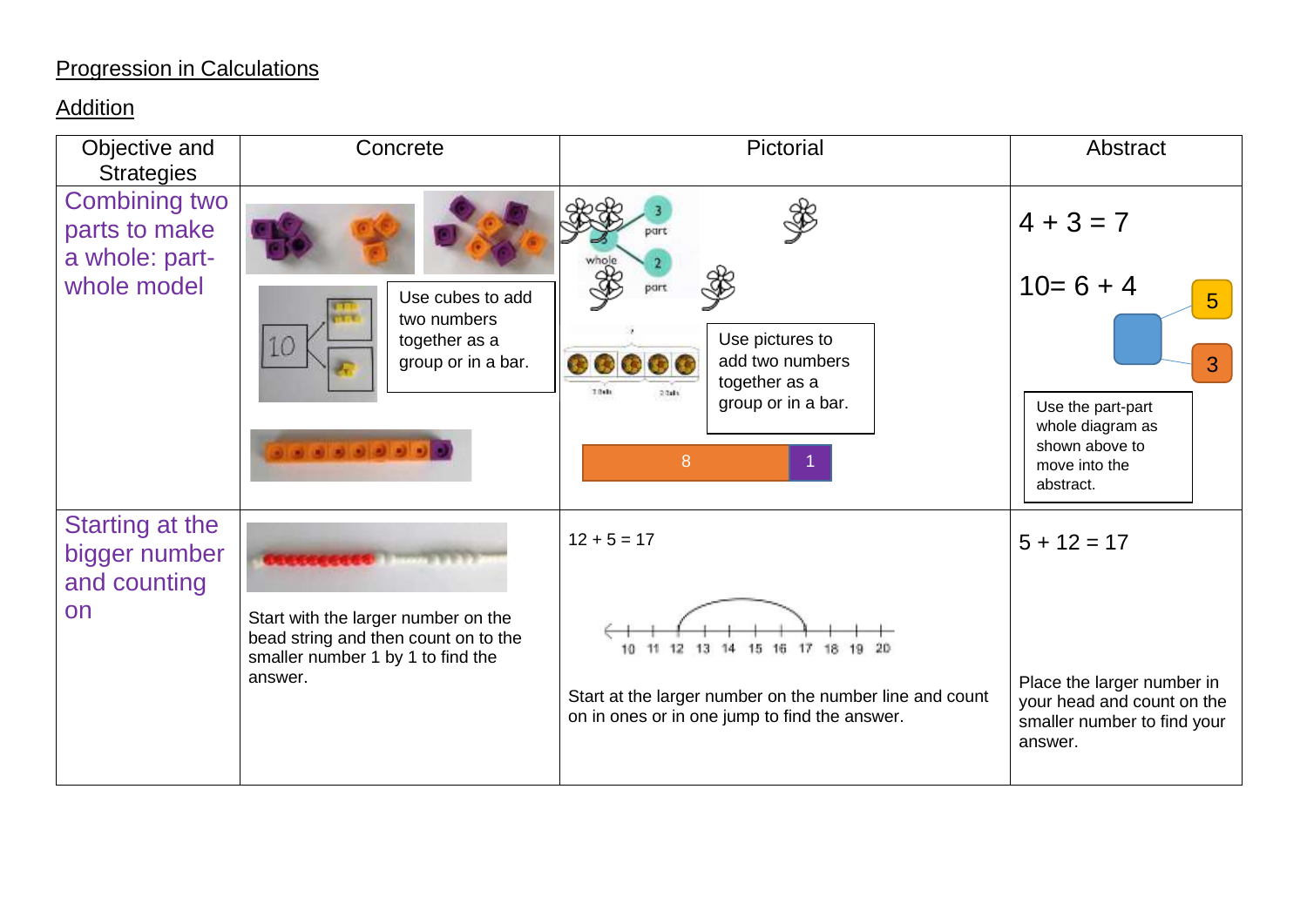| <b>Regrouping to</b><br>make 10.     | $6 + 5 = 11$                                                                                                                                                                                                        | Use pictures or a<br>number line. Regroup<br>or partition the smaller<br>number to make 10.                                                              | $\overline{7} + 4 = 11$<br>If I am at seven, how many<br>more do I need to make 10.<br>How many more do I add on<br>now? |
|--------------------------------------|---------------------------------------------------------------------------------------------------------------------------------------------------------------------------------------------------------------------|----------------------------------------------------------------------------------------------------------------------------------------------------------|--------------------------------------------------------------------------------------------------------------------------|
|                                      | Start with the<br>bigger number<br>and use the<br>smaller number to<br>make 10.                                                                                                                                     |                                                                                                                                                          |                                                                                                                          |
| <b>Adding three</b><br>single digits | $4 + 7 + 6 = 17$<br>Put 4 and 6 together to make 10. Add<br>on 7.<br>Following on from making 10, make 10<br>with 2 of the digits (if possible) then add<br>on the third digit.                                     | Add together three groups of objects. Draw a<br>picture to recombine the groups to make 10.                                                              | Combine the two numbers<br>that make 10 and then add<br>on the remainder.                                                |
| Column<br>method-no<br>regrouping    | $24 + 15 =$<br>Add together the ones first then add the<br>tens. Use the Base 10 blocks first before<br>moving onto place value counters.<br>$\odot$<br><b>COURSE 10000</b><br><b>0000 0000</b><br>00000<br>$\circ$ | After practically using the base 10 blocks and place value<br>counters, children can draw the counters to help them to<br>solve additions.<br>Ő<br>o a a | <b>Calculations</b><br>$21 + 42 =$<br>21<br>$+42$                                                                        |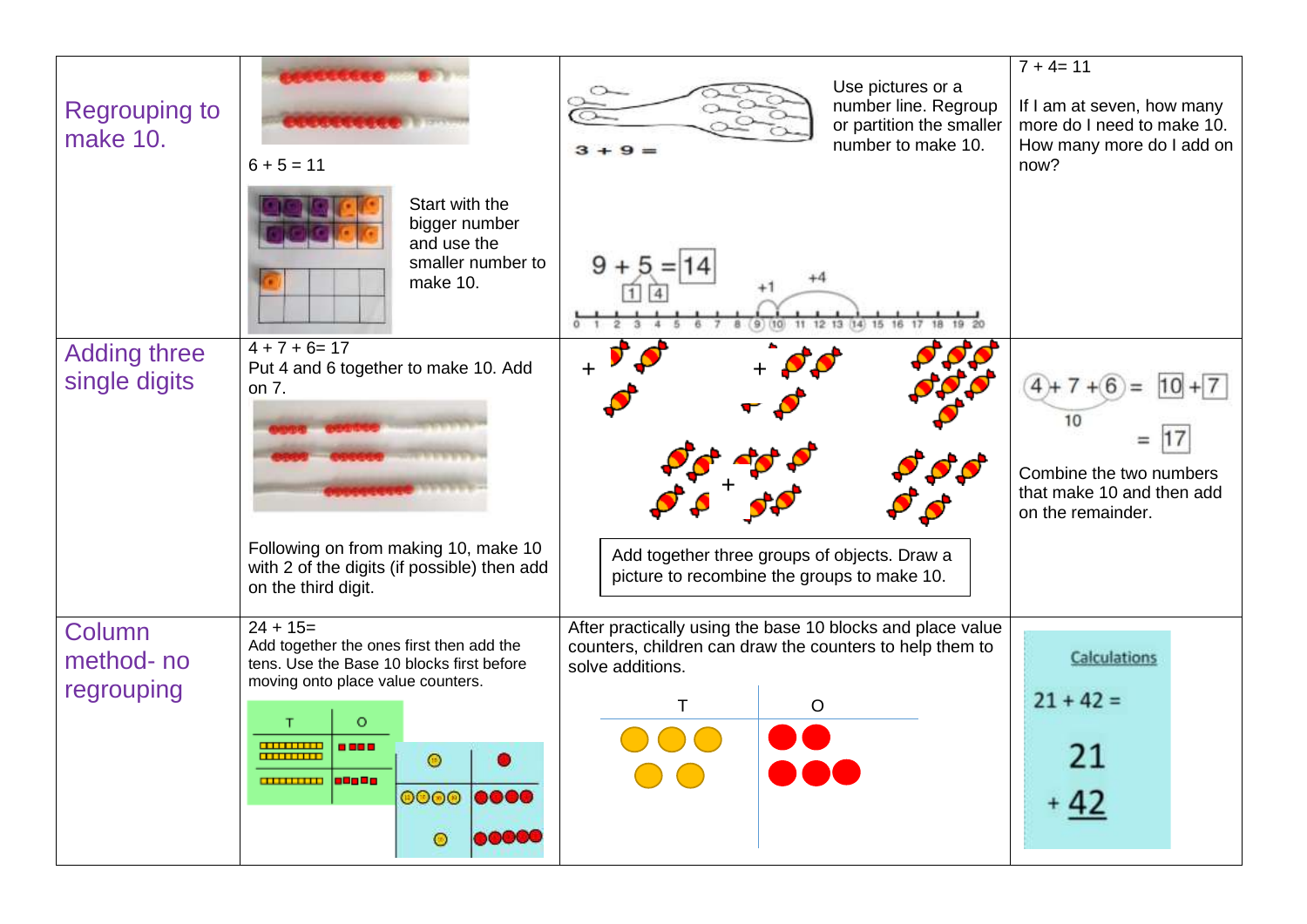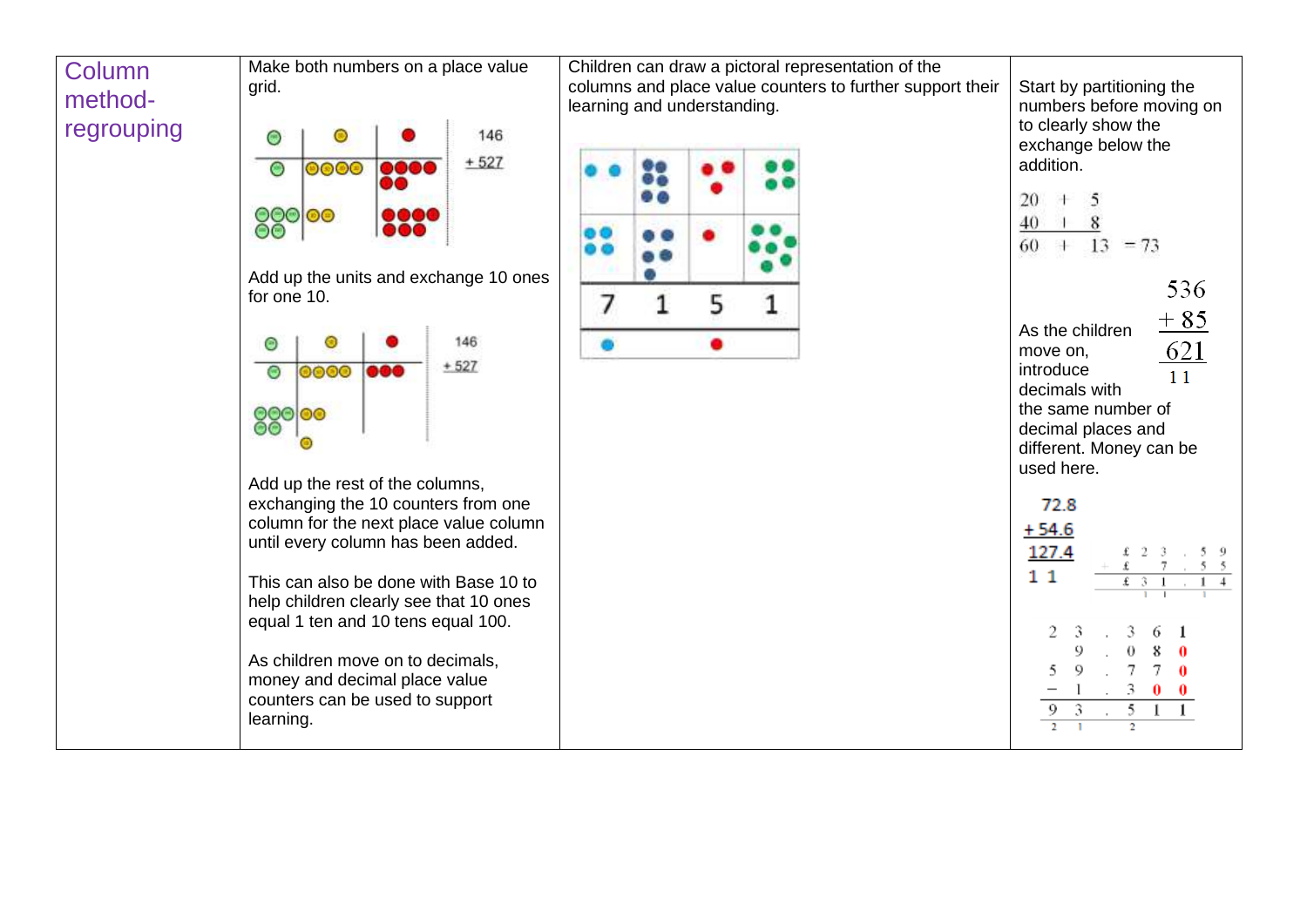**Subtraction** 

| Objective and<br><b>Strategies</b> | Concrete                                                                                                                                                                                                                                           | Pictorial                                                                                                                                                                                                                                                                                               | Abstract                                                                                      |
|------------------------------------|----------------------------------------------------------------------------------------------------------------------------------------------------------------------------------------------------------------------------------------------------|---------------------------------------------------------------------------------------------------------------------------------------------------------------------------------------------------------------------------------------------------------------------------------------------------------|-----------------------------------------------------------------------------------------------|
| Taking away<br>ones                | Use physical objects, counters, cubes<br>etc to show how objects can be taken<br>away.<br>$6 - 2 = 4$                                                                                                                                              | Cross out drawn objects to show what has been taken<br>away.<br>$15 - 3 =  12 $                                                                                                                                                                                                                         | $18 - 3 = 15$<br>$8 - 2 = 6$                                                                  |
| <b>Counting back</b>               | Make the larger number in your<br>subtraction. Move the beads along your<br>bead string as you count backwards in<br>ones.<br>$13 - 4$<br>Use counters and move them away<br>from the group as you take them away<br>counting backwards as you go. | Count back on a number line or number track<br>3<br>9<br>15<br>14<br>Start at the bigger number and count back the smaller<br>number showing the jumps on the number line.<br>$-10$<br>$-10$<br>47<br>57<br>34 35 36 37<br>This can progress all the way to counting back using two<br>2 digit numbers. | Put 13 in your head, count<br>back 4. What number are<br>you at? Use your fingers to<br>help. |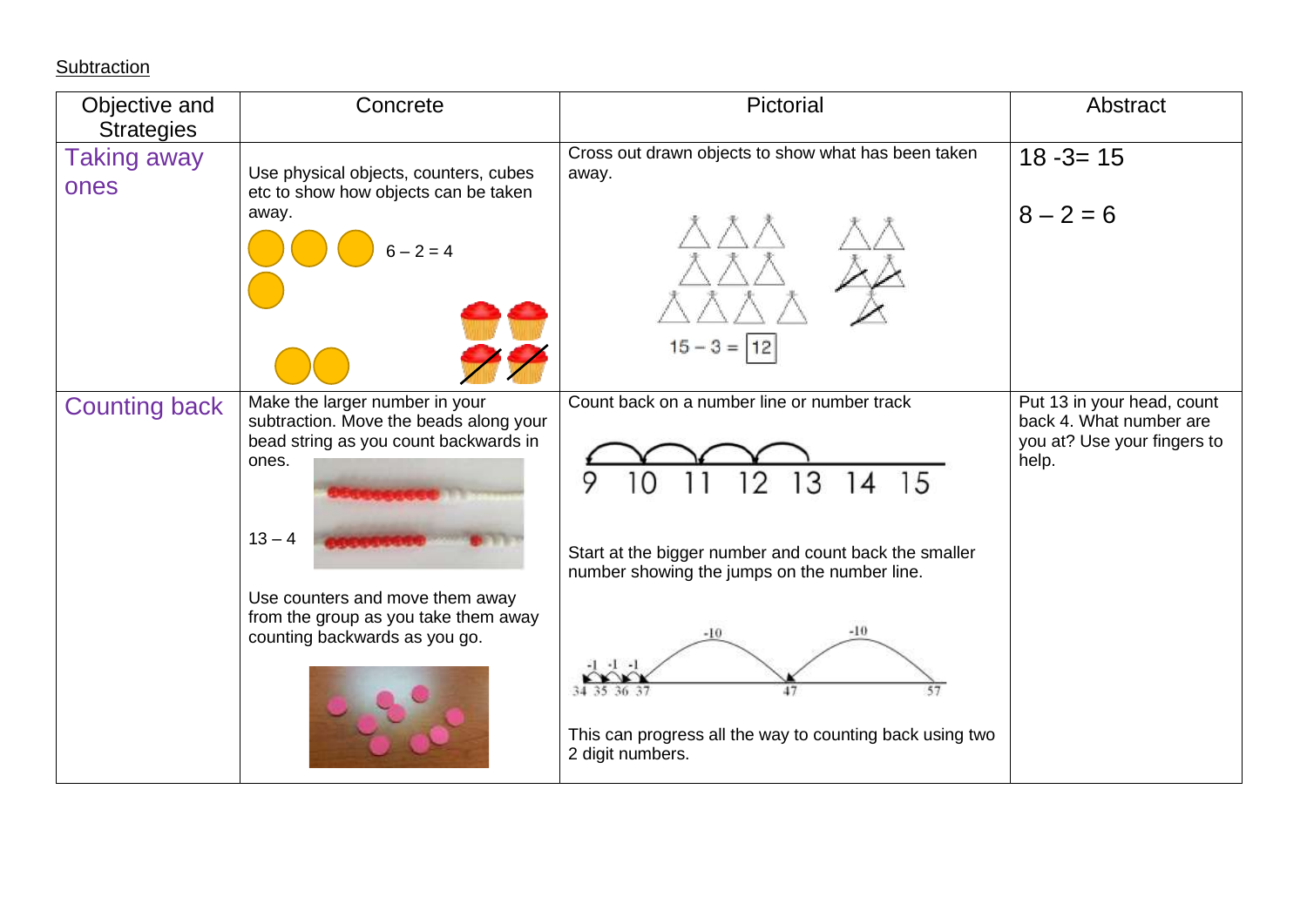| <b>Find the</b><br>difference          | Compare amounts and objects to find<br>the difference.<br>Use cubes to<br>build towers or<br>make bars to<br>find the<br>difference<br>5 Pencils<br>Use basic bar<br>models with<br>items to find<br>the difference<br>3 Ecasers | Count on to<br>find the<br>difference.<br><b>Comparison Bar Models</b><br>Draw bars to<br>Lisa is 13 years old. Her sister is 22 years old.<br>find<br>Find the difference in age between them.<br>the difference<br>13<br>between 2<br>numbers.<br>Sister<br>22 | Hannah has 23 sandwiches,<br>Helen has 15 sandwiches.<br>Find the difference between<br>the number of sandwiches. |
|----------------------------------------|----------------------------------------------------------------------------------------------------------------------------------------------------------------------------------------------------------------------------------|------------------------------------------------------------------------------------------------------------------------------------------------------------------------------------------------------------------------------------------------------------------|-------------------------------------------------------------------------------------------------------------------|
| <b>Part Part</b><br><b>Whole Model</b> | Link to addition- use<br>the part whole model<br>to help explain the<br>inverse between<br>addition and<br>subtraction.<br>If 10 is the whole and 6 is one of the<br>parts. What is the other part?<br>$10 - 6 =$                | Use a pictorial representation of objects to show the part<br>part whole model.                                                                                                                                                                                  | 10<br>Move to using numbers<br>within the part whole model.                                                       |
| Make 10                                | $14 - 9 =$<br>Make 14 on the ten frame. Take away<br>the four first to make 10 and then<br>takeaway one more so you have taken<br>away 5. You are left with the answer of<br>9.                                                  | $13 - 7 = 6$<br>Start at 13. Take away 3 to reach 10. Then take away the<br>remaining 4 so you have taken away 7 altogether. You<br>have reached your answer.                                                                                                    | $16 - 8 =$<br>How many do we take off to<br>reach the next 10?<br>How many do we have left<br>to take off?        |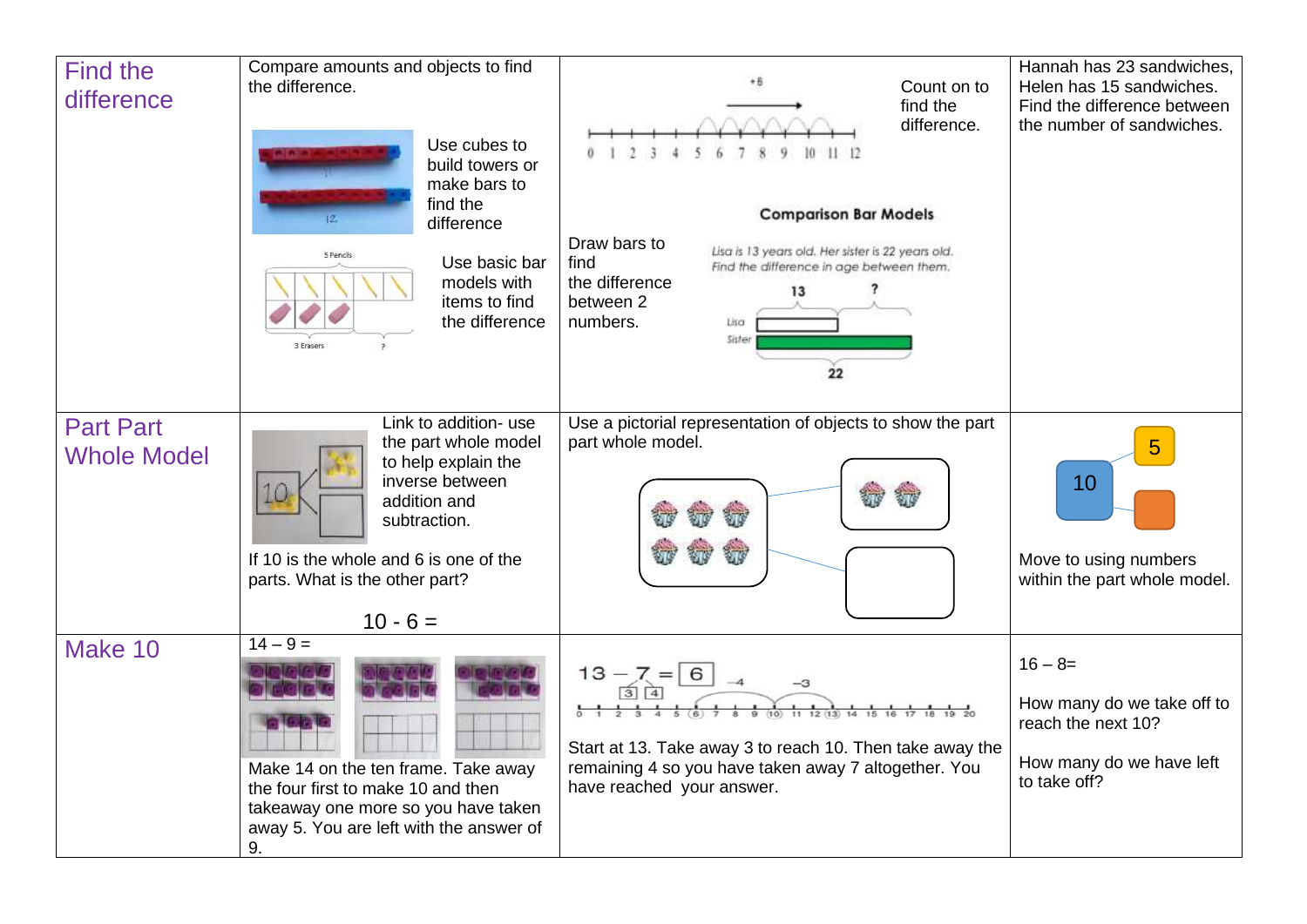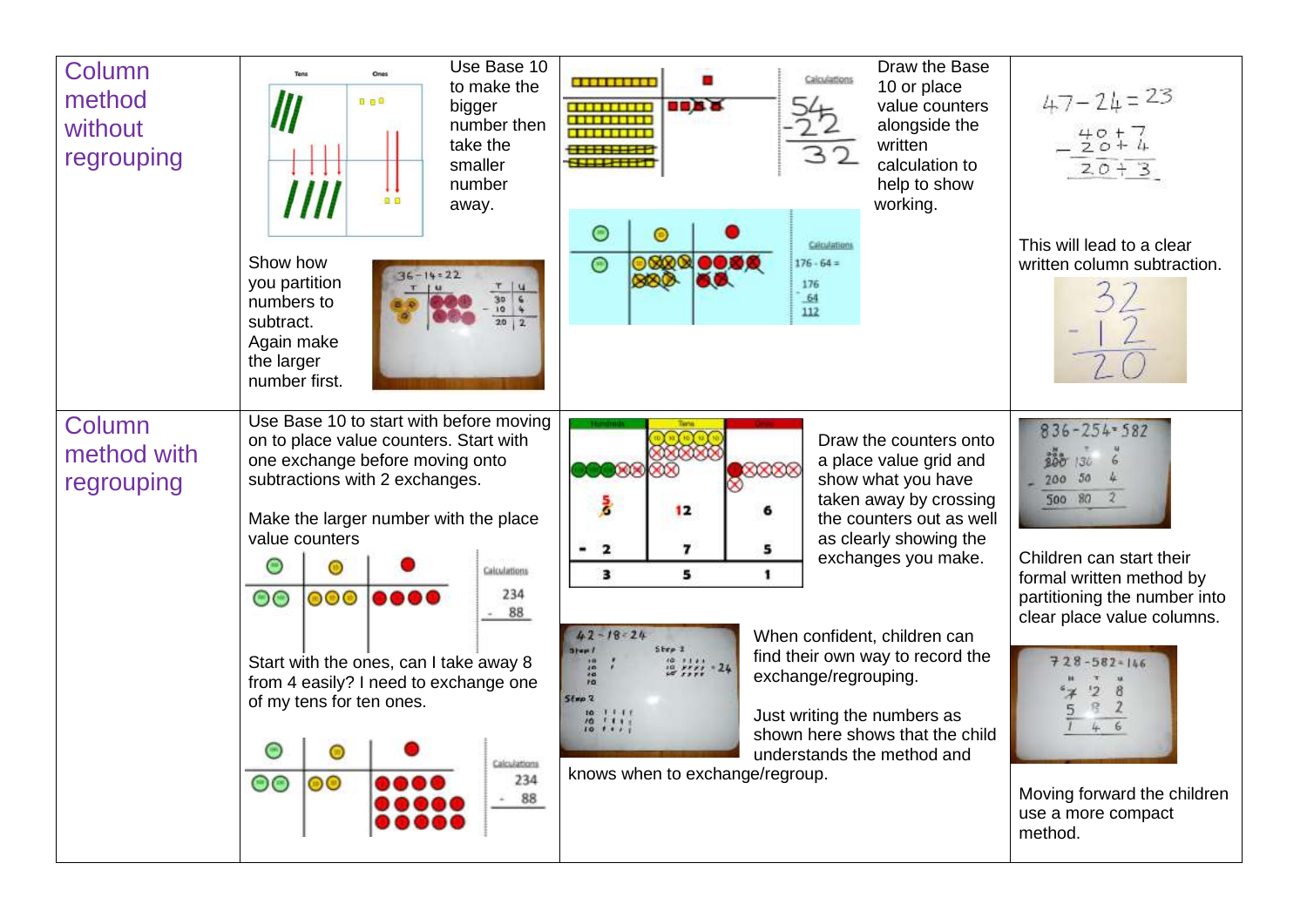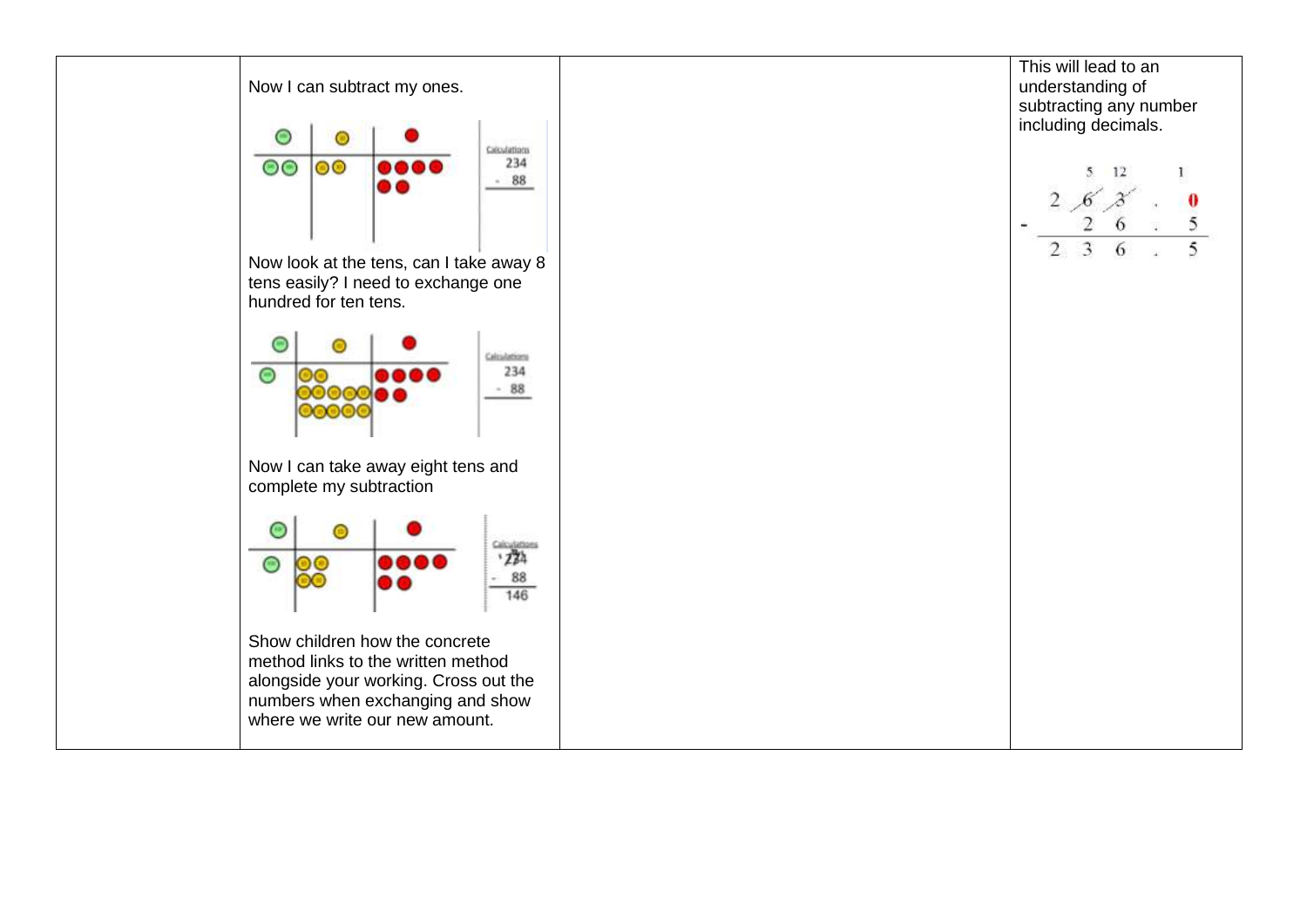# **Multiplication**

| Objective and                        | Concrete                                                                                         | Pictorial                                                                      | Abstract                                                                                                                                                    |
|--------------------------------------|--------------------------------------------------------------------------------------------------|--------------------------------------------------------------------------------|-------------------------------------------------------------------------------------------------------------------------------------------------------------|
| <b>Strategies</b><br><b>Doubling</b> | Use practical activities to show how to<br>double a number.<br>double 4 is 8<br>$4 \times 2 = 8$ | Draw pictures to show how to double a number.<br>Double 4 is 8                 | 16<br>10<br>6<br>x <sub>2</sub><br>x <sub>2</sub><br>12<br>20<br>Partition a number and then<br>double each part before<br>recombining it back<br>together. |
| <b>Counting in</b><br>multiples      | Count in multiples supported by<br>concrete objects in equal groups.                             | Use a number line or pictures to continue support in<br>counting in multiples. | Count in multiples of a<br>number aloud.<br>Write sequences with<br>multiples of numbers.<br>2, 4, 6, 8, 10<br>5, 10, 15, 20, 25, 30                        |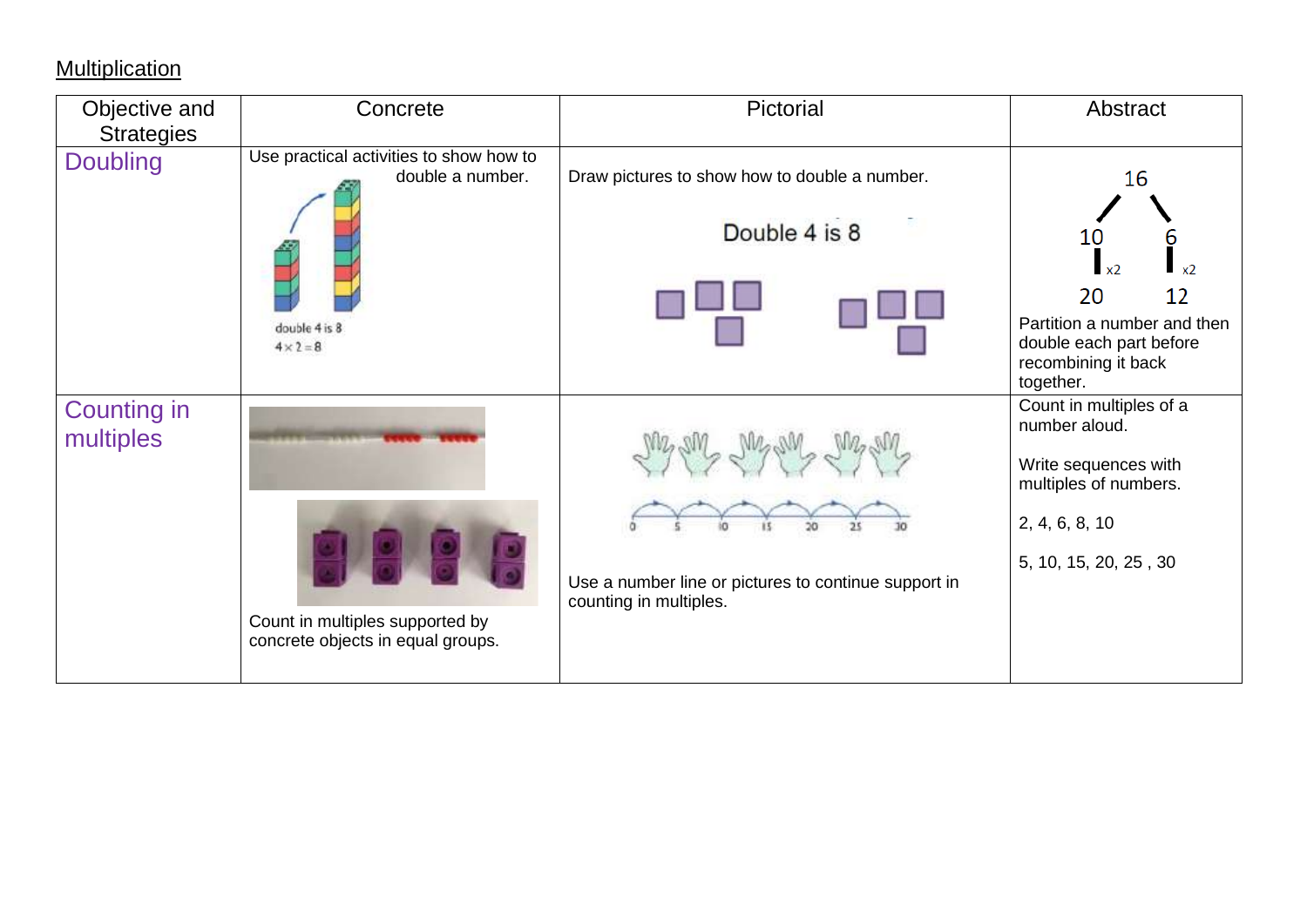| <b>Repeated</b><br>addition                         | <b>BBBB</b><br>Use different<br>objects to add                                                           | There are 3 plates. Each plate has 2 star biscuits on. How many biscuits are there?<br>2 add 2 add 2 equals 6<br>$5 + 5 + 5 = 15$                                                                                             | Write addition sentences to<br>describe objects and<br>pictures.                                        |
|-----------------------------------------------------|----------------------------------------------------------------------------------------------------------|-------------------------------------------------------------------------------------------------------------------------------------------------------------------------------------------------------------------------------|---------------------------------------------------------------------------------------------------------|
| Arrays-<br>showing<br>commutative<br>multiplication | equal groups.<br>$3 + 3 + 3$<br>Create arrays using counters/ cubes to<br>show multiplication sentences. | 9<br>10 11 12 13 14 15<br>8<br>Draw arrays in different rotations<br>to find commutative<br>$0000$ $4 \times 2 = 8$<br>multiplication sentences.<br>0000<br>$2 \times 4 - 8$<br>$60 \t 2 \times 4 = 8$<br>٥٥<br>$\circ$<br>00 | Use an array to write<br>multiplication sentences and<br>reinforce repeated addition.<br>00000<br>00000 |
|                                                     |                                                                                                          | $4 \times 2 = 8$<br>Link arrays to area of rectangles.                                                                                                                                                                        | $5 + 5 + 5 = 15$<br>$3 + 3 + 3 + 3 + 3 = 15$<br>$5 \times 3 = 15$<br>$3 × 5 = 15$                       |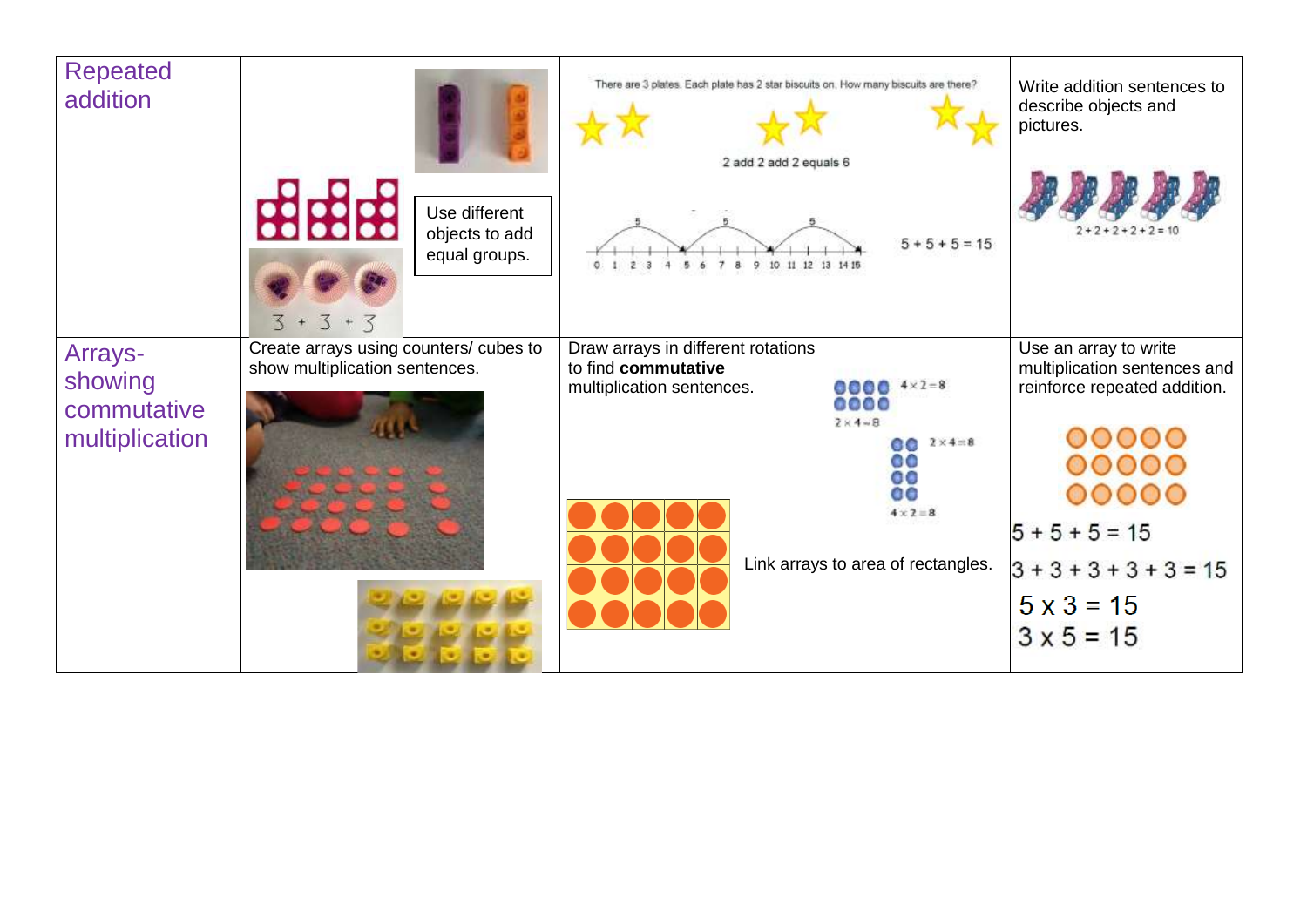### Grid Method Show the link with arrays to first

#### introduce the grid method. 4 rows ,,,,,,, of 10 4 rows of 3

Move on to using Base 10 to move towards a more compact method.



Move on to place value counters to show how we are finding groups of a number.We are multiplying by 4 so we need 4 rows.



Fill each row with 126.



your answer.

Children can represent the work they have done with place value counters in a way that they understand.

They can draw the counters, using colours to show different amounts or just use circles in the different columns to show their thinking as shown below.



Start with multiplying by one digit numbers and showing the clear addition alongside the grid.

| 210 |  |
|-----|--|

 $210 + 35 = 245$ 

Moving forward, multiply by a 2 digit number showing the different rows within the grid method.

|    | 10  | 8  |
|----|-----|----|
| 10 | 100 | 80 |
| 3  | 30  |    |
|    |     |    |

|    | 1000 300       |               | 40 |    |
|----|----------------|---------------|----|----|
| 10 | 10000 3000 400 |               |    | 20 |
| 8  |                | 8000 2400 320 |    |    |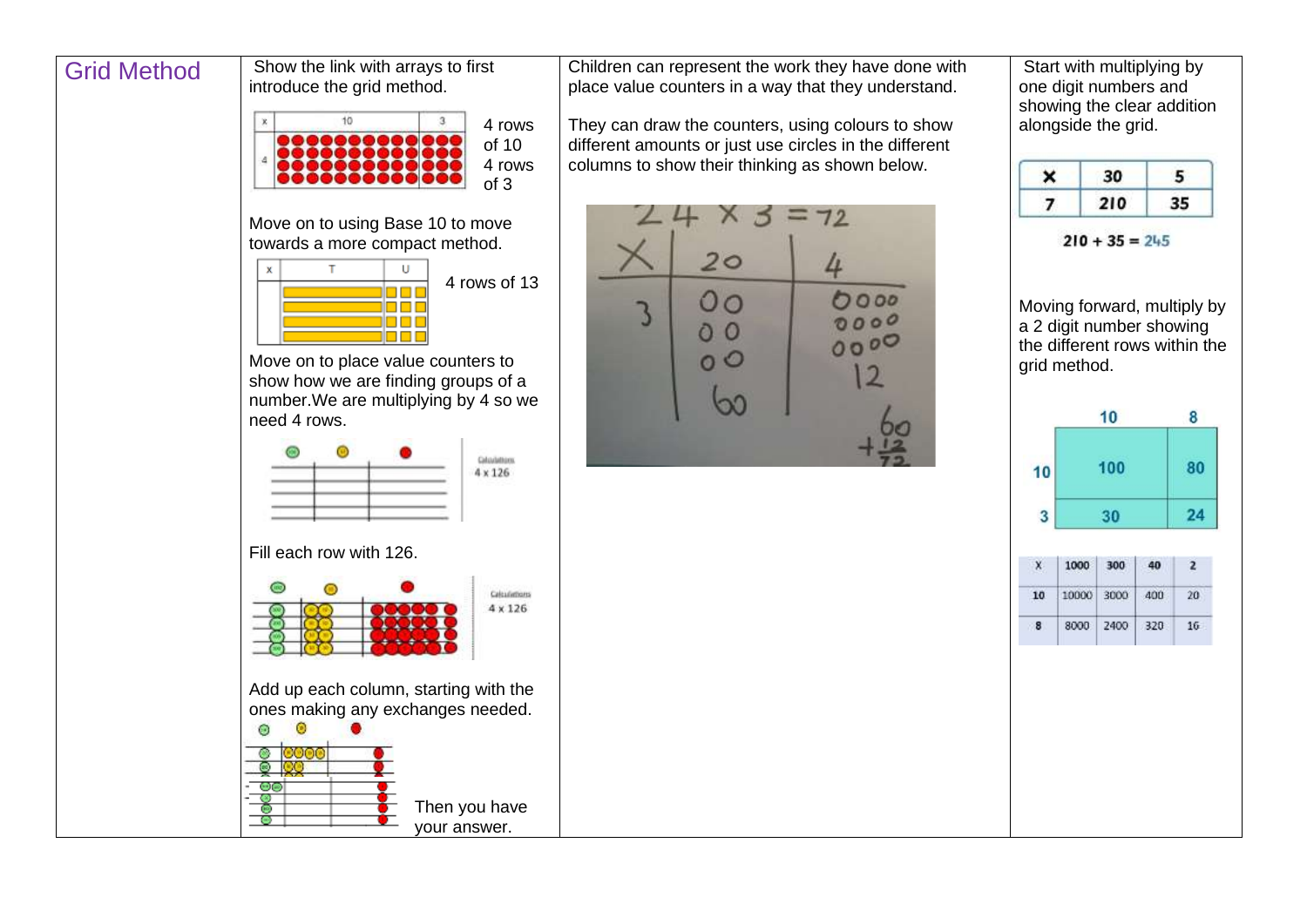#### **Column** multiplication

Children can continue to be supported by place value counters at the stage of multiplication.



It is important at this stage that they always multiply the ones first and note down their answer followed by the tens which they note below.

Bar modelling and number lines can support learners when solving problems with multiplication alongside the formal written methods.

| 59<br>$-1.59$                            | 59 59 59 59 59 59 |
|------------------------------------------|-------------------|
|                                          |                   |
| 859<br>$= 8 \times 60 = 8$<br>$M G = 48$ |                   |
| $8 - 60 = 480$<br>$480 - 8 = (472)$      |                   |



| Start with long<br>multiplication, reminding the<br>children about lining up their<br>numbers clearly in columns. |             |    |    |    |           |
|-------------------------------------------------------------------------------------------------------------------|-------------|----|----|----|-----------|
| If it helps, children can write<br>out what they are solving<br>next to their answer.                             |             |    |    |    |           |
| 32<br>$(4 \times 2)$<br>$(4 \times 30)$<br>120<br>40<br>$(20 \times 2)$<br>600<br>$(20 \times 30)$                |             |    |    |    |           |
| 768                                                                                                               |             |    |    | 7  | 4         |
|                                                                                                                   |             | ×  |    | 6  | 3         |
|                                                                                                                   |             |    |    | 1  | $\bar{2}$ |
|                                                                                                                   |             |    | 2  | 1  | 0.        |
|                                                                                                                   |             |    | 2. | 4  | 0         |
|                                                                                                                   |             | 4  | 2  | Ŭ. | Ŭ.        |
|                                                                                                                   |             | 4  | 6  | 6  | ż         |
| This moves to the more<br>compact method.                                                                         |             |    |    |    |           |
| $\overline{2}$                                                                                                    | $3 \quad 1$ |    |    |    |           |
| 1342                                                                                                              |             |    |    |    |           |
| x                                                                                                                 |             | 18 |    |    |           |
|                                                                                                                   |             |    |    |    |           |
| 13420                                                                                                             |             |    |    |    |           |

10736

24156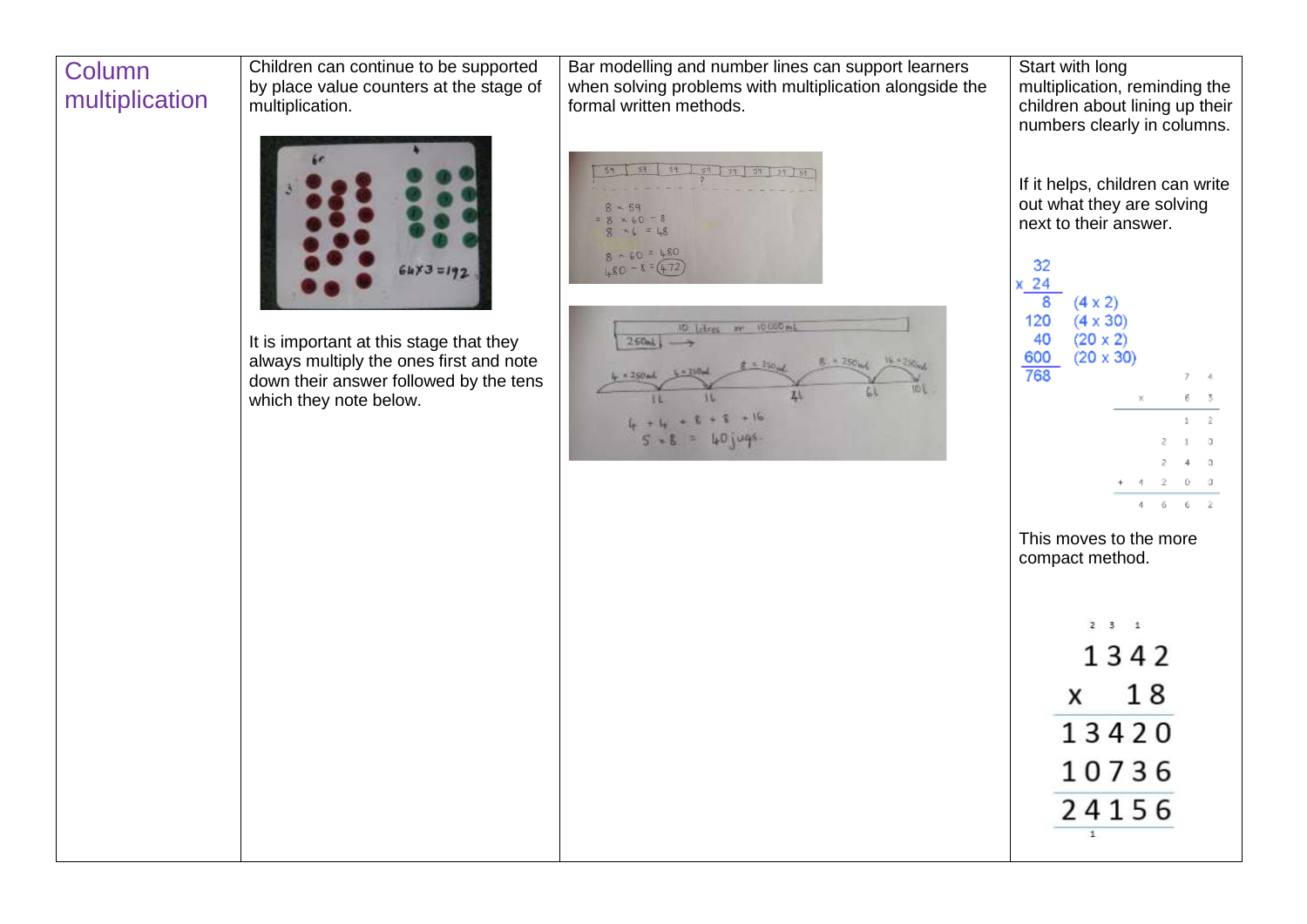**Division** 

| Objective and<br><b>Strategies</b>       | Pictorial<br>Concrete                                                                                                 |                                                                                                                                                                                   | Abstract                                                                      |
|------------------------------------------|-----------------------------------------------------------------------------------------------------------------------|-----------------------------------------------------------------------------------------------------------------------------------------------------------------------------------|-------------------------------------------------------------------------------|
| <b>Sharing</b><br>objects into<br>groups | I have 10 cubes.<br>can you share<br>them equally in 2<br>groups?                                                     | Children use pictures or shapes to share quantities.<br>$8 \div 2 = 4$                                                                                                            | Share 9 buns between three<br>people.<br>$9 \div 3 = 3$                       |
| <b>Division as</b><br>grouping           | Divide quantities into equal groups.<br>Use cubes, counters, objects or place<br>value counters to aid understanding. | Use a number line to show jumps in groups. The number<br>of jumps equals the number of groups.<br>10 11 12<br>З<br>3                                                              | $28 \div 7 = 4$<br>Divide 28 into 7 groups.<br>How many are in each<br>group? |
|                                          | $96 \div 3 = 32$                                                                                                      | Think of the bar as a whole. Split it into the number of<br>groups you are dividing by and work out how many would<br>be within each group.<br>20<br>$20 + 5 = ?$<br>$5 x ? = 20$ |                                                                               |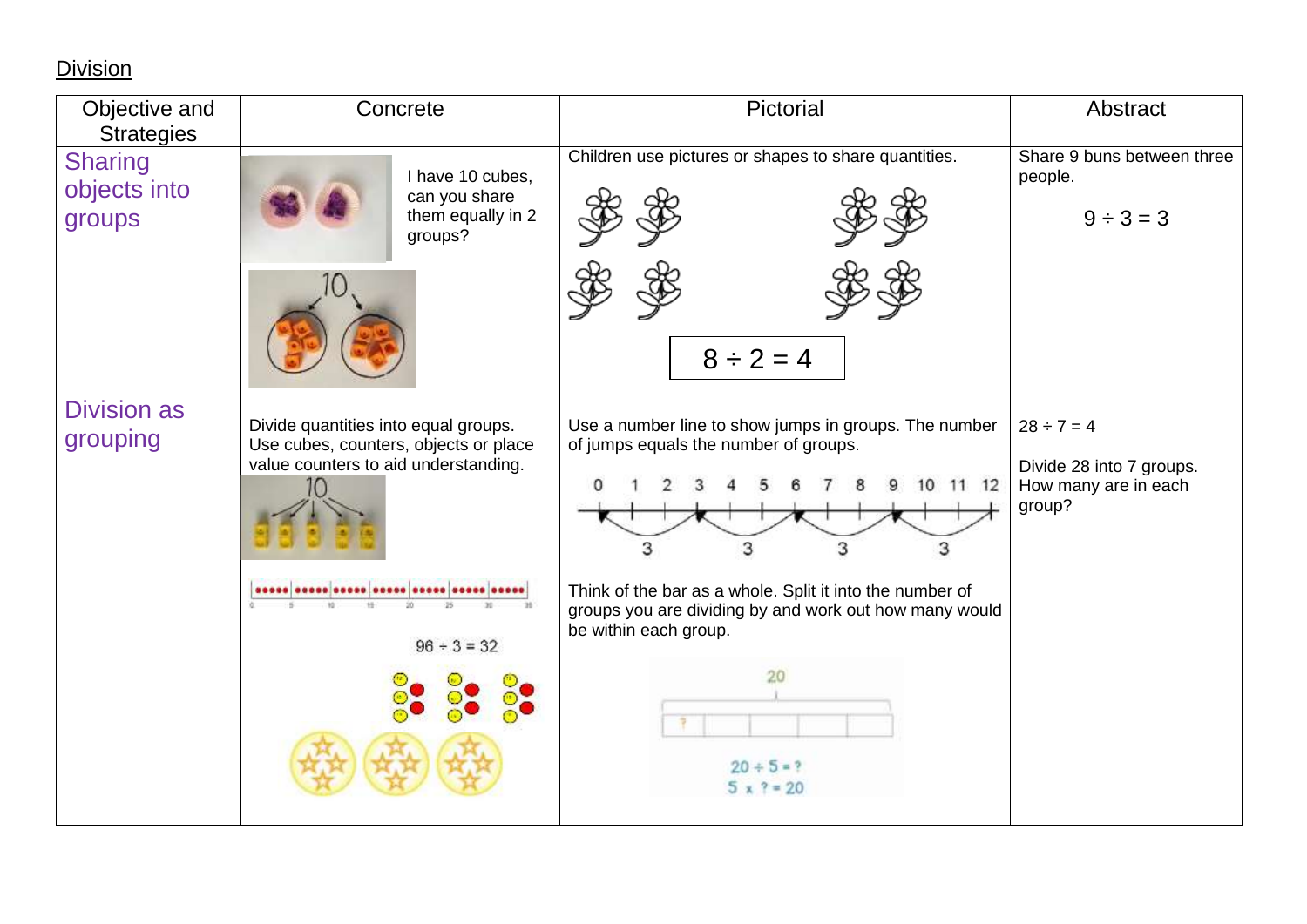| <b>Division within</b><br>arrays | Link division<br>to<br>multiplication<br>by creating<br>an array and<br>thinking<br>about the<br>number sentences that can be created. |                                                                                                                                                                                                                                                                                                 | Find the inverse of<br>multiplication and division<br>sentences by creating four<br>linking number sentences.<br>$7 \times 4 = 28$<br>$4 \times 7 = 28$<br>$28 \div 7 = 4$<br>$28 \div 4 = 7$ |
|----------------------------------|----------------------------------------------------------------------------------------------------------------------------------------|-------------------------------------------------------------------------------------------------------------------------------------------------------------------------------------------------------------------------------------------------------------------------------------------------|-----------------------------------------------------------------------------------------------------------------------------------------------------------------------------------------------|
|                                  | Eg $15 \div 3 = 5$ $5 \times 3 = 15$<br>$15 \div 5 = 3$<br>$3 \times 5 = 15$                                                           | Draw an array and use lines to split the array into groups<br>to make multiplication and division sentences.                                                                                                                                                                                    |                                                                                                                                                                                               |
| Division with a<br>remainder     | $14 \div 3 =$<br>Divide objects between groups and<br>see how much is left over                                                        | Jump forward in equal jumps on a number line then see<br>how many more you need to jump to find a remainder.<br>12 13<br>Draw dots and group them to divide an amount and<br>clearly show a remainder.<br>$\left(\frac{1}{2}\right)\left(\frac{1}{2}\right)\left(\frac{1}{2}\right)\frac{1}{2}$ | Complete written divisions<br>and show the remainder<br>using r.<br>÷ 8 = 3 REMAINDER 5<br>dividend divisor quotient<br>remainder                                                             |